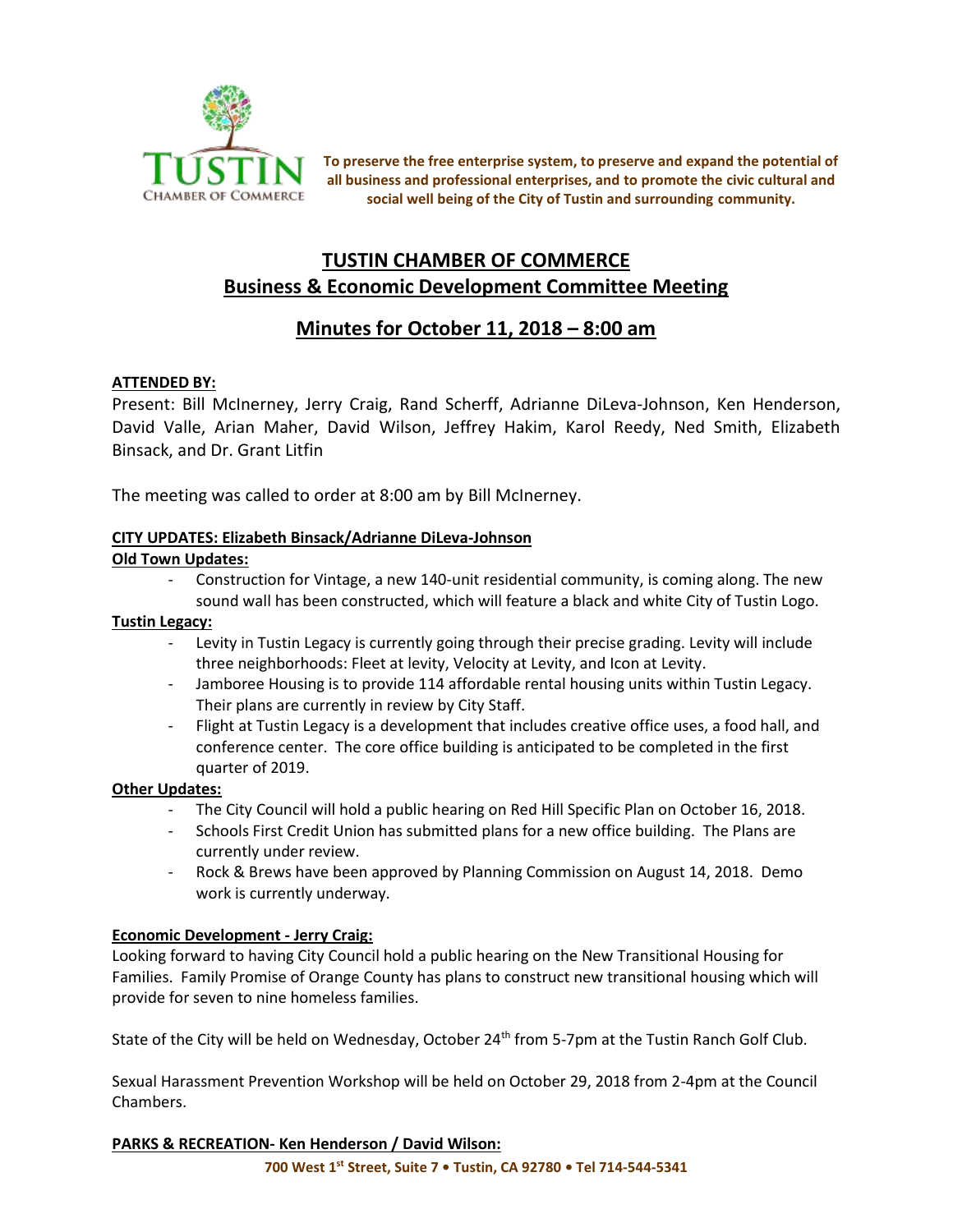

**To preserve the free enterprise system, to preserve and expand the potential of all business and professional enterprises, and to promote the civic cultural and social well being of the City of Tustin and surrounding community.**

- Tustin Tiller Days was held on from October  $5<sup>th</sup>$  to the  $7<sup>th</sup>$  and it was a great success. Brew Fest was also a success.
- 11<sup>th</sup> Annual Art Walk will be held on October 20, 2018 from 11am 5pm on Main St. and El Camino Real.
- Halloween Howl will be held on Wednesday, October  $31<sup>st</sup>$  from 3pm-5pm at the Columbus Tustin Activity Center.

#### **The District/Legacy – Arian Maher**

- Cinnaholic will open in November.
- Utopia Café will open in December.
- The Yellow Chili will open during the first quarter of 2019.
- Bubble Pop, a family fun experience with bubbles opened August 11.
- Halloween Custom Contest will be held from September  $1<sup>st</sup>$  to the 30<sup>th.</sup>
- District Creepy Crawl will be held on October 27<sup>th</sup>.
- Uber/Lyft Lounge is a success and will continue to provide the space for Uber and Lyft.

#### **THE MARKETPLACE – Karol Reedy:**

- Sephora is now open
- Luv2Play is expected to open in October.
- Dino Dash will take place on November 4<sup>th</sup>.

**THE SCHOOL DISTRICT – Grant Litfin:** Thank you to everyone that submitted recommendation letters for the grants. We are hoping to get 3 million dollars from the grant.

Measure S will be providing TUSD students with new technology like HP Ultrabooks, iPads, Surface Pro's. Measure S's board will authorize the purchase of the new technology and the devices purchased will be on the new network.

Working with City Council Allen Bernstein for a Holocaust remembrance that will start on January 7<sup>th</sup>. Will try to get speakers to speak about the Holocaust.

Lemonade Day will be held on April 27<sup>th</sup>.

#### **City/Chamber Events:**

- Candidate Forum will be held on Monday, October 15<sup>th</sup>.
- Ribbon Cutting for Friends Café on Thursday, October 18<sup>th</sup>.
- State of the City on Wednesday, October 24<sup>th</sup>.
- Rafi Dental Ribbon Cutting on Thursday, October 25<sup>th</sup>.
- Sexual Harassment Workshop on Monday, October 29<sup>th</sup>.
- Totally Tustin on Sunday, November 11<sup>th</sup>